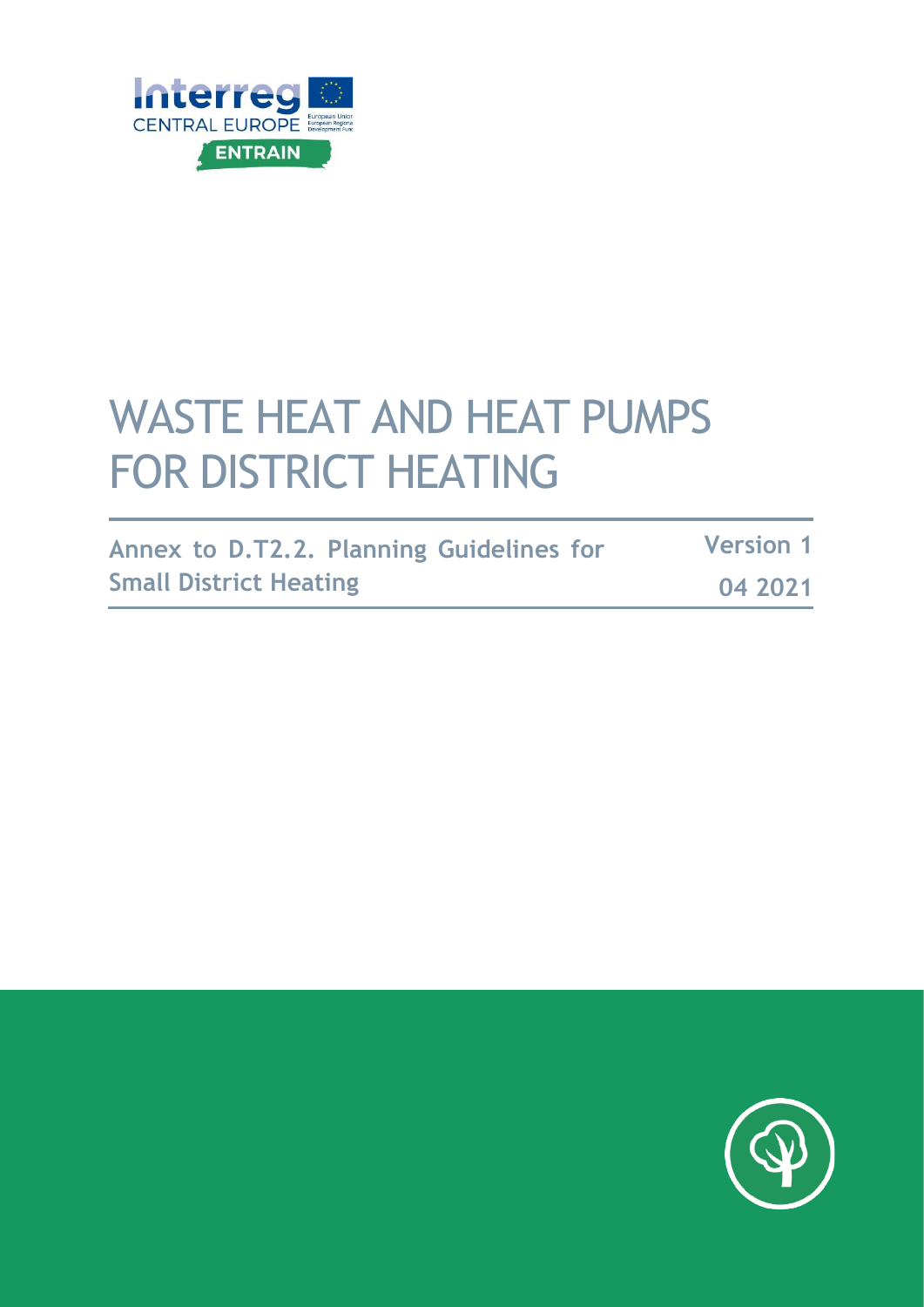



### Content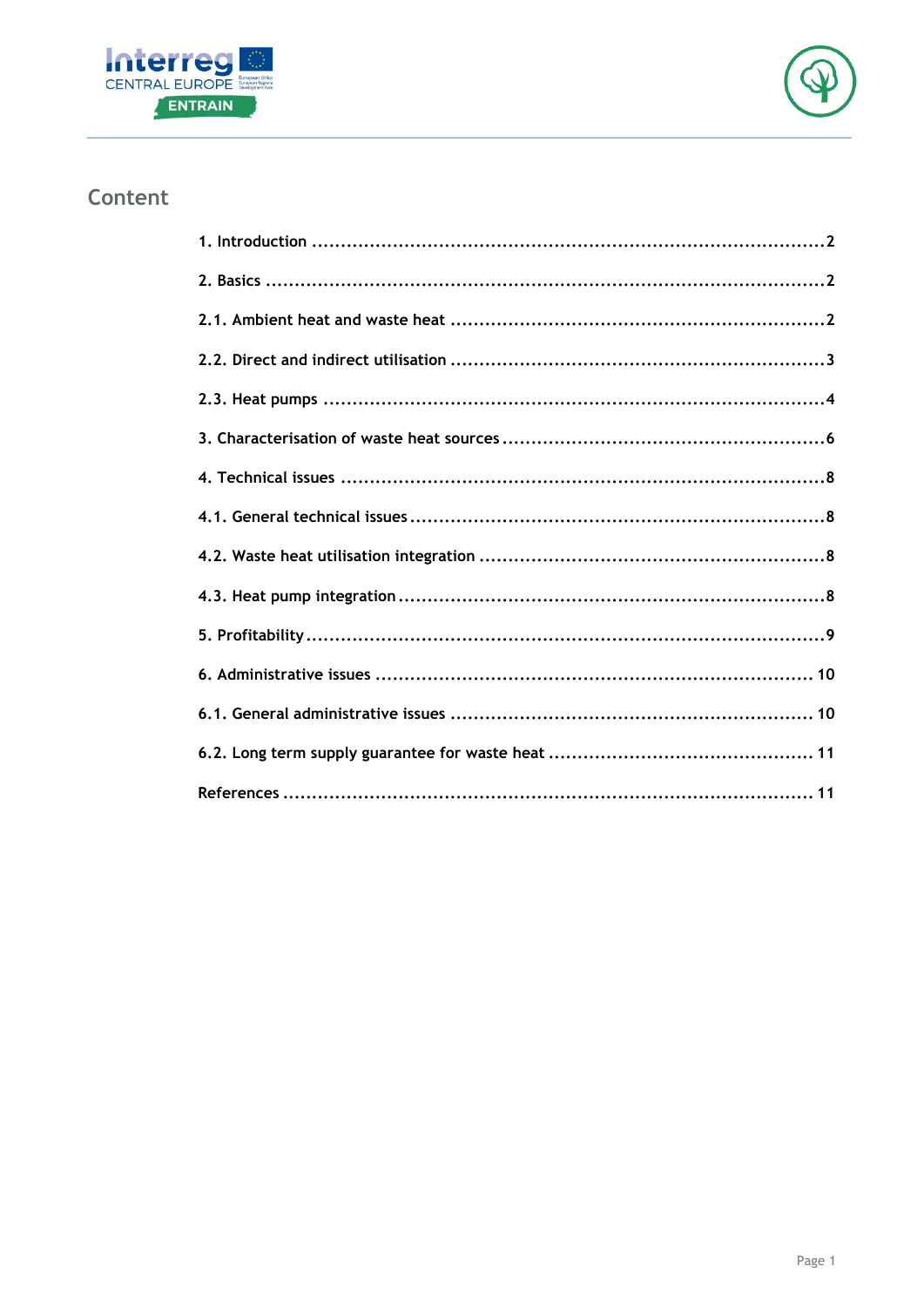



### <span id="page-2-0"></span>**1. Introduction**

This document is an annex to the Planning Guidelines for Small District Heating (deliverable D.T2.2. of the ENTRAIN project) and comprises information regarding the utilisation of waste heat for district heating (DH) solutions and the integration of heat pumps into district heating systems. Systems using waste heat sources and heat pump technologies are complex plants and require a careful project developing, design and construction by experienced experts. This annex aims at providing a general overview about the integration of waste heat sources and heat pumps as well as an overview related basic things to be considered. It is a guideline for decision makers (e.g. mayors), planning engineers and operators of district heating plants to foster the development of flexible and renewable district heating solutions and the utilisation of alternative heat sources.

A general overview about the integration of various heat sources and technologies for new flexible DH systems is given in annex "FLEXIBLE DISTRICT HEATING SOLUTIONS – INTEGRATION AND INTERACTION OF VARIOUS TECHNOLOGIES". More detailed information about the integration of solar thermal plants is given in annex "SOLAR THERMAL PLANTS FOR DISTRICT HEATING".

## <span id="page-2-1"></span>**2. Basics**

Both waste heat utilisation and heat pumps (which may be needed to make alternative heat sources usable) for district heating (DH) systems are very complex issues that need to be investigated in detail on a caseby-case basis according to the individual framework conditions. This report shows starting points, regarding related topics to be considered and further investigated in detail.

#### <span id="page-2-2"></span>**2.1. Ambient heat and waste heat**

*Ambient heat or environmental heat is a renewable, natural and widely available form of energy at a relatively low temperature level. Sources of ambient heat are the air, the upper soil as well as groundwater, sea and river water. Heat pumps can be used to raise ambient heat to a higher temperature level and make it usable. This requires the supply of high-quality energy usually in the form of electricity from another source.* [1]

Except for ground water, which is usually utilised for (small scale) single heating systems only, all ambient heat sources mentioned above are suitable for DH in principle. Generally ambient heat can only be utilised indirectly due to the low temperature levels available (see chapter [2.2\)](#page-3-0).

Waste heat is defined in [1] *as unavoidable heat loss from energy conversion plants or chemical processes. Waste heat generated during a conducted process can be transferred to another process.* Therefore, it has to be considered that waste heat utilisation (heat recovery) is primarily implemented within the respective processes and industries as far as possible. Only waste heat that can no longer be recovered and would be released into the environment is considered for potential use as an alternative heat source for DH.

There is a wide range of sectors and industries where potential waste heat sources can be found. Many companies and industrial processes need for example cooling, compressed air, drying, incineration processes (industrial flue gas/exhaust gas), etc. which might be suitable for waste heat recovery.

Low temperature waste heat sources (e.g. residual heat in waste water from waste water treatment plants, exhaust air from data centres cooling, exhaust air from motorway tunnels, etc.) are becoming of increasing interest for DH by the application of heat pumps. Further examples for potential waste heat sources are shown in [Table 1.](#page-3-1)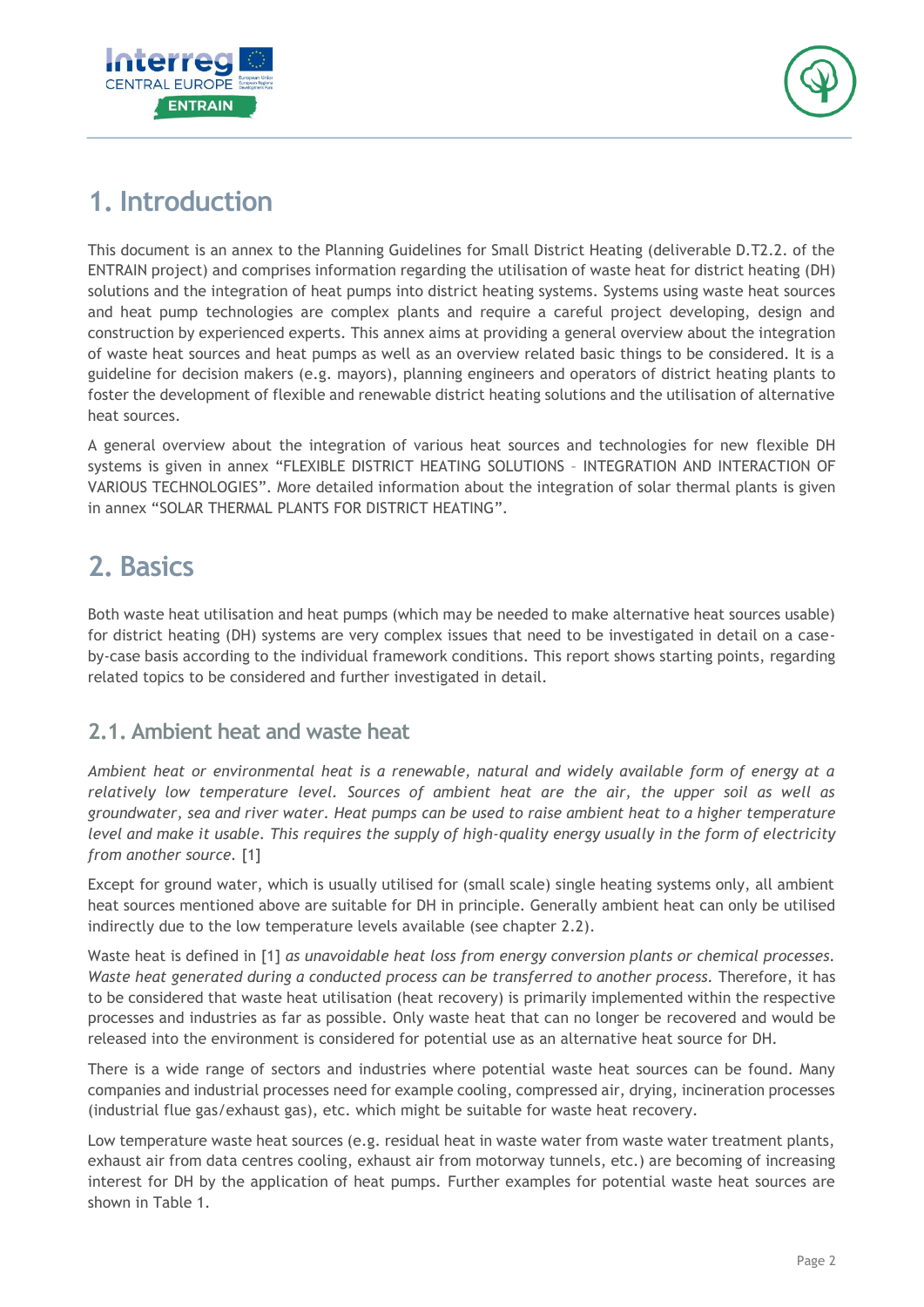



| Sector / industry                                       | Waste heat source (process)                                                    | <b>Implementation examples</b>                                                                      |  |
|---------------------------------------------------------|--------------------------------------------------------------------------------|-----------------------------------------------------------------------------------------------------|--|
| Automotive industry                                     | Various processes                                                              |                                                                                                     |  |
|                                                         | Waste heat from air compressors                                                |                                                                                                     |  |
| Food industry                                           | Afterburning of exhaust gases from<br>production processes                     | Installation of flue gas/water heat exchangers in<br>the flue gas lines of the individual processes |  |
|                                                         | Waste heat from cooling or drying<br>processes                                 | Utilisation of waste heat from refrigeration<br>machines for DH with heat pumps                     |  |
| Detergent production                                    | Waste heat from steam drying for powder<br>production                          | Direct utilisation with heat exchanger (exhaust<br>steam condensation)                              |  |
| Textile industry/laundries                              | Steam condensates from washing<br>processes                                    | Waste water heat exchanger                                                                          |  |
|                                                         | Residual heat in washing waste water                                           |                                                                                                     |  |
| Waste water treatment plants                            | Residual heat in waste water                                                   | Installation of special sewer/heat exchanger and<br>heat pump                                       |  |
| Steel production, metal<br>processing industry, foundry | Waste heat from melting and process<br>furnaces                                | Direct utilisation with exhaust gas heat exchanger                                                  |  |
| Paint shops                                             | Thermal afterburning of solvent vapours<br>from the paint shop or drying rooms | Direct utilisation with exhaust gas heat exchanger                                                  |  |
| Cement industry                                         | Waste heat from the clinker cooling plant                                      |                                                                                                     |  |
| Packaging industry                                      | Various (steam) processes                                                      |                                                                                                     |  |
| Chemical industry                                       | Waste heat from sulphuric acid plants                                          |                                                                                                     |  |
| Food supermarket                                        | Waste heat from cooling systems                                                | Utilisation of waste heat from refrigeration<br>machines for DH with heat pumps                     |  |

#### <span id="page-3-1"></span>**Table 1: Examples for waste heat sources and integration options ( [2] translated and modified)**

A special case of waste heat recovery exists for combined heat and power (CHP) plants. For power production from biomass it is essential to use the available waste heat from the power production process in order to maintain economic as well as ecologic viability. Therefore, (small scale) biomass CHP plants are usually operated in a way to maximise the heat production of the plant (base load operation) with the power production as a "side product" to heat generation. An overview of biomass CHP technologies can be found in [1].

### <span id="page-3-0"></span>**2.2. Direct and indirect utilisation**

Direct use of a (waste) heat source for DH is possible if the heat source has a sufficiently high temperature level. In this case, heat exchangers are used for the direct heat exchange between the heat source and the heating water of the DH system (e.g. for the pre-heating of the return flow from the grid). Feasible operating conditions for such heat exchangers can be achieved with a minimum temperature difference of about 15 K between the heat source and the heating water. Therefore, a minimum heat source temperature level of about 70 °C is needed for direct utilisation (with usual return flow temperatures from the grid of about 55°C).

Low temperature heat sources (e.g. residual heat in waste water from waste water treatment plants, exhaust air from data centres cooling, exhaust air from motorway tunnels, etc.) can be recovered and used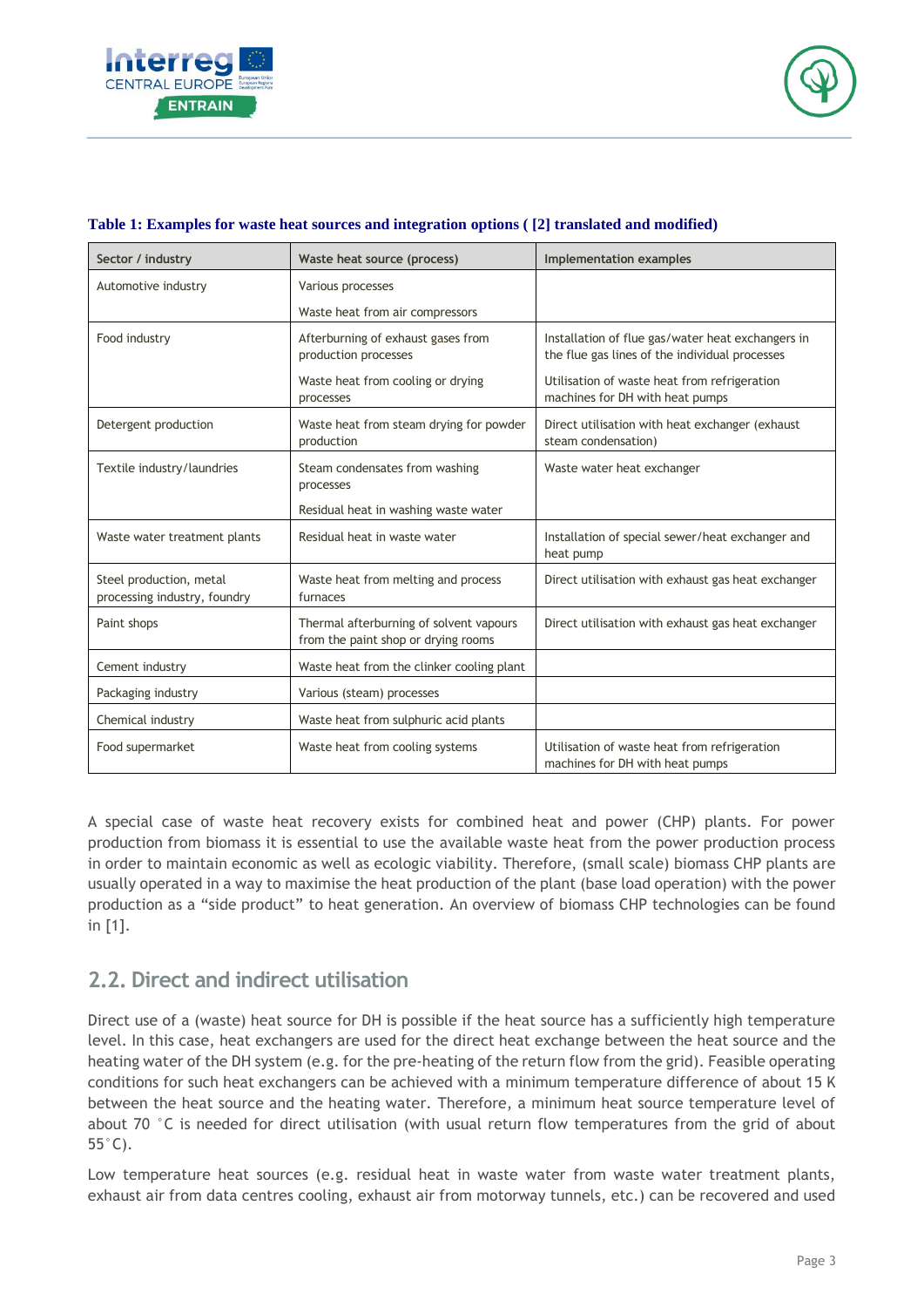



for DH by the application of heat pumps. With heat pumps it is possible to raise the available low temperature heat to a temperature level suitable for DH (see following chapter).

#### <span id="page-4-0"></span>**2.3. Heat pumps**

Heat pumps are used to raise heat from a lower to a higher temperature level. Mainly two technologies are currently used in DH applications: compression and absorption heat pumps.

Compression heat pumps use electric energy to raise heat from a lower to a higher temperature level. [Figure](#page-4-1)  [1](#page-4-1) shows a functional scheme of a compression heat pump for heating purposes (utilisation of waste heat).



**Figure 1: Functional scheme of a compression heat pump for waste heat utilisation (source: industrialheatpumps.nl)**

<span id="page-4-1"></span>The waste heat is transferred to a refrigerant which is evaporated in a heat exchanger (evaporator) at low refrigerant pressure and temperature. An electrically operated compressor brings than the refrigerant vapour to a higher pressure and temperature level which is high enough to exchange the heat (useful heat) with the heating water for DH. The refrigerant condenses during the heat release (see condenser in [Figure](#page-4-1)  [1\)](#page-4-1). After heat exchange at the high pressure/temperature level, the refrigerant is expanded again to the low pressure/temperature level and re-circulated (closed refrigerant circuit).

The efficiency of a compression heat pump is indicated with the Coefficient of Performance (COP) which is defined for heating purposes as useful heat (output) divided by the electric energy (input). The maximum achievable efficiency is thermodynamically limited with the Carnot efficiency (Carnot-COP). This theoretical efficiency limit is determined by the temperature difference between high (supply temperature) and low temperature (temperature of the waste heat source) of the heat pump process.

In practice actual achievable COP values are considerably lower than the Carnot-COP. The ratio between actual COP and Carnot-COP is known as quality grade of a heat pump. COP values in the range of 50% to 70% of the Carnot-COP can be achieved (quality grade 0.5 to 0.7).

[Figure 2](#page-5-0) shows Carnot-COP and actually achievable COP values (for a quality grade of 0.5 - 50% of the Carnot-COP) in dependence of the system temperatures (t\_high and t\_low).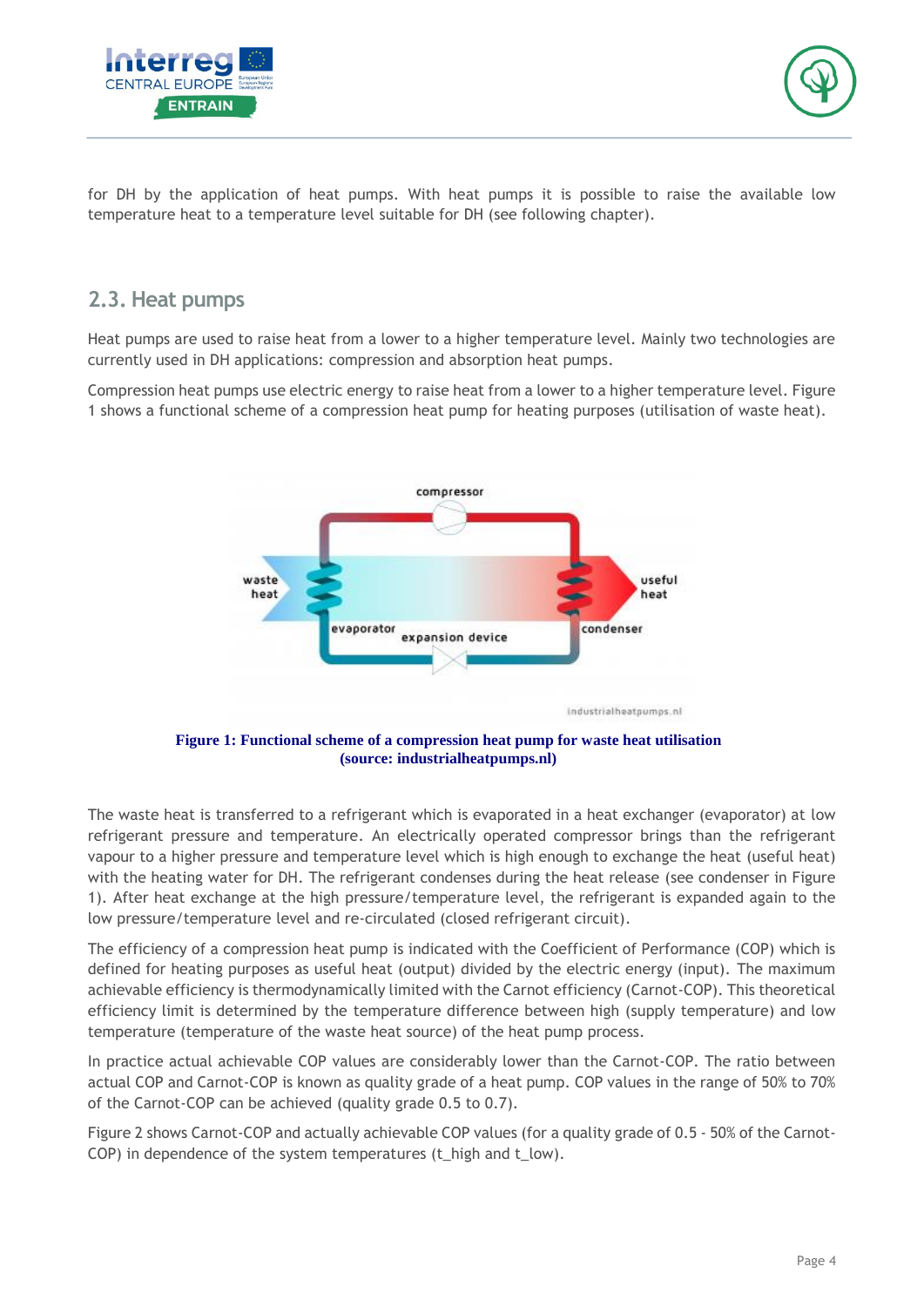





**Figure 2: Carnot-COP and COP for a quality grade of 0.5 (COP = 50% Carnot-COP)**

<span id="page-5-0"></span>The higher the temperature difference to be overcome between heating side (t\_high) and heat source (t\_low), the lower the COP. Heat pump efficiencies are greater than 1 since the energy amount of the heat source itself is not considered for COP calculation.

Heat pumps with a heat capacity from 100 kW are known as industrial heat pumps which are available up to about 1.5 MW ( [3]). [Table 2](#page-5-1) shows temperature ranges and exemplary COP values for industrial heat pumps.

<span id="page-5-1"></span>**Table 2: Temperature levels of heat sources and supply temperatures of compression heat pumps ( [3] translated)**

| Heat pump type       | Heat source temperature range | Maximum supply temperature                                      | <b>COP</b> examples                          |
|----------------------|-------------------------------|-----------------------------------------------------------------|----------------------------------------------|
| Single-stage         | $35-55$ °C                    | $98^\circ C$<br>for low heat source temperatures:<br>$65-75$ °C | $COP: 3-5$<br>W40°C/W80°C:<br>COP 4.6        |
| Two-stage            | $8-25$ °C                     | $98^\circ C$                                                    | $W10^{\circ}$ C/W85 $^{\circ}$ C:<br>COP 2.5 |
| Special applications |                               | 120-140 $^{\circ}$ C                                            |                                              |

The operating conditions for heat pumps change constantly depending on many influencing factors. Main factors are the actual temperature level of the heat source (e.g. seasonal fluctuations of ambient heat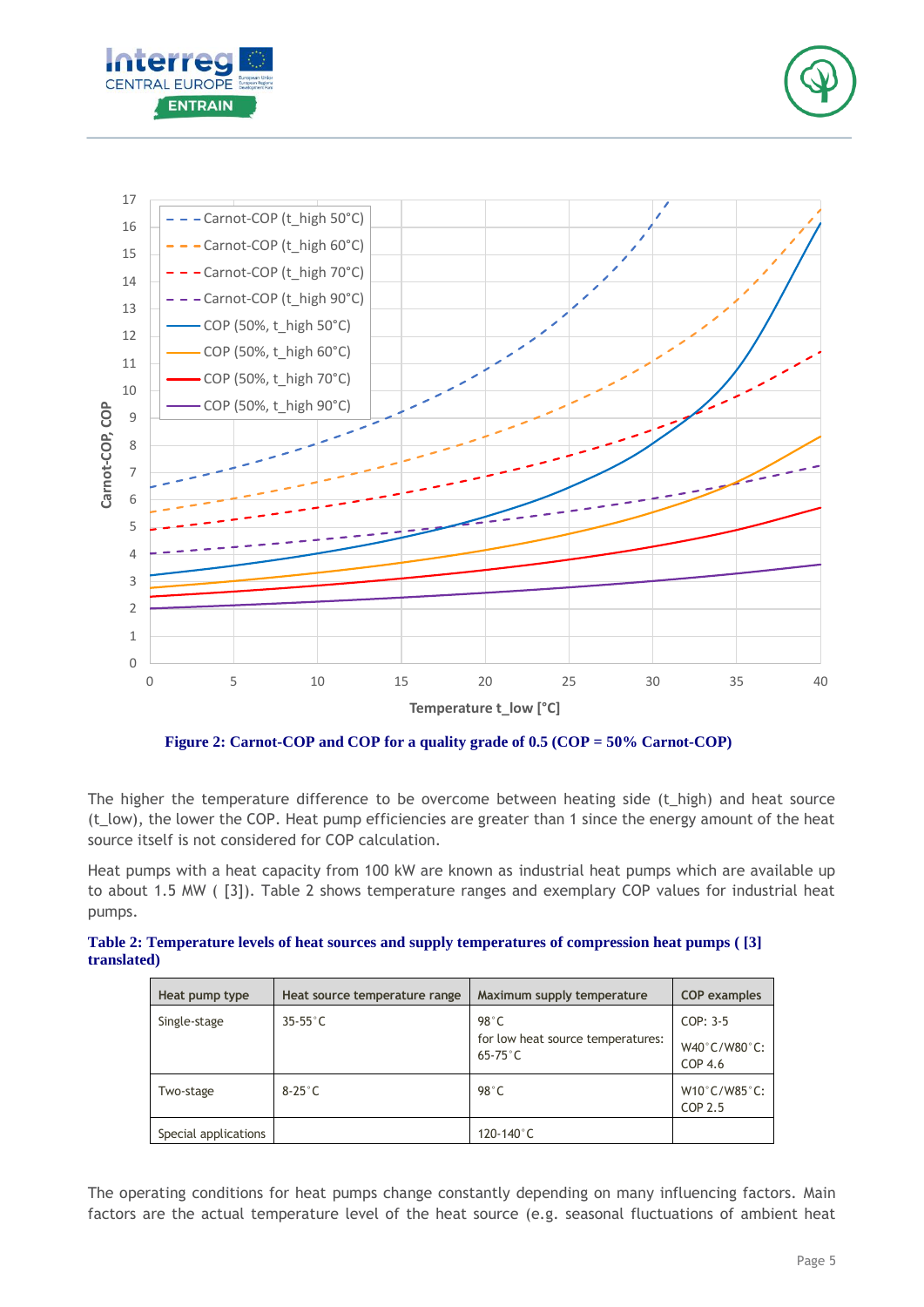



sources, fluctuations in industrial processes) and the actual supply temperature demand (changing return flow temperatures from the DH grid). Therefore, annual COP values are used in order to characterise the annual average efficiency of a heat pump (ratio of the annual useful heat output to the annual electricity input) in addition to the (best point) COP values.

Depending on the operation temperature range different refrigerants are chosen by manufacturers and applied for compression heat pumps. Some refrigerants have significant global warming potentials (GWP) and are therefore restricted in use by law. In the future, only (if possible natural) refrigerants with low or zero GWP shall be used ( $[4]$ ) as for example Ammonia (NH<sub>3</sub>).

Absorption heat pumps use thermal energy (at a high temperature level) for the raise of heat from a low temperature level to a medium temperature level (between the low and driving heat temperature levels). This technology is based on a refrigerant and additional sorbent cycle. Commercially available absorption heat pumps use water (or Ammonia for temperatures below 0°C) as refrigerant and lithium bromide salt as absorbent. A basic scheme of an absorption heat pump is shown in [Figure 3.](#page-6-1)



**(source: stepsahead.at/en)**

<span id="page-6-1"></span>Some further configuration options are possible in comparison to the basic configuration shown in [Figure 3](#page-6-1) (see<http://stepsahead.at/en/heat-pumps/> for further information). Absorption heat pumps are especially applied for flue gas condensation in bigger DH plants (with a total heat output above 5 MW) if the return temperature level from the DH grid is not low enough for efficient direct flue gas condensation. The COP of an absorption heat pump is defined as ratio of useful heat to heat input. For the example shown in [Figure 3](#page-6-1) COP is 1.7 (1.7 MW heat delivered/1 MW driving heat).

### <span id="page-6-0"></span>**3. Characterisation of waste heat sources**

Waste heat sources have individual characteristics which have to be investigated in detail and thoroughly analysed in order to evaluate the suitability of a potential waste heat source for DH utilisation. The following relevant Points regarding the basic characterisation of a waste heat source should be considered:

- Type of waste heat source (see [Table 1](#page-3-1) for examples)
- Location and availability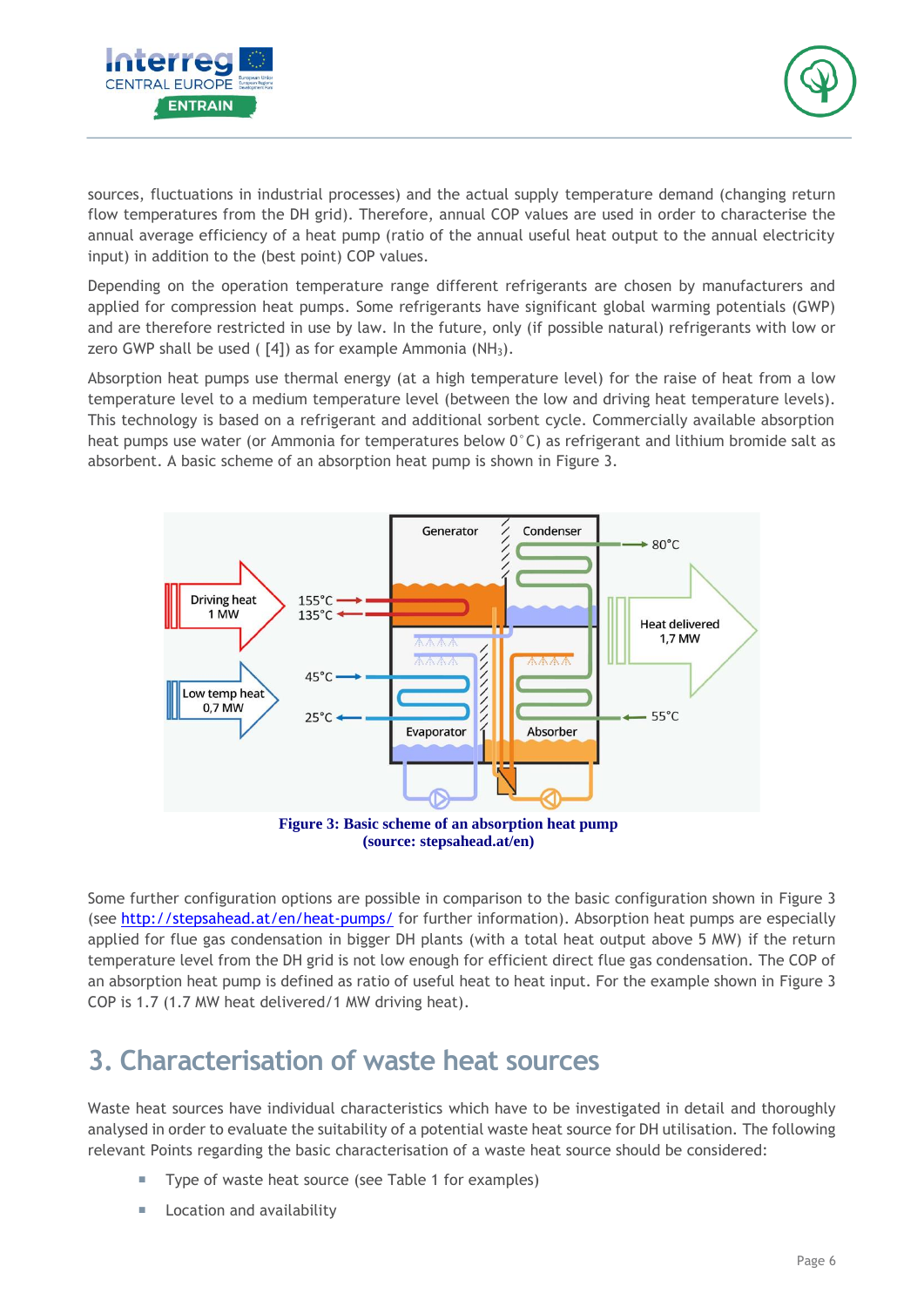



- $\Box$  Is it a single or various sources and locations (e.g. within a company/industrial process)? In a large company, it is often not a single source or location where waste heat occurs. Many different sub-processes with various waste heat sources and different characteristics can exist. In a first step it should be ensured that the company and process internal heat recovery is already optimised. Otherwise, there is a risk that the waste heat will no longer be available for DH purposes in the same amount or at all after implementation of company internal optimisation measures at some point in the future.
- $\Box$  Location and distance in relation to the heating plant see chapter [4.1](#page-8-1)
- Temperature level and temperature behaviour
	- $\Box$  Constant temperature level (independent of season/production/...)
	- $\Box$  Fluctuating (seasonal/dependent on process parameters/...) what temperature range and (annual) temperature profile of the waste heat source has to be expected? Daily and seasonal temperature fluctuations have to be especially considered for ambient heat sources (ambient air, flowing or standing water); dependencies on the industrial process for waste heat sources in industry (especially for non-continuous processes).
	- $\Box$  For heat pumps, the minimum available temperature level during the intended period of use (during a year) of the heat source is relevant for the worst case.
- **Load characteristic** 
	- $\Box$  Load profile daily/weekly/yearly curve of the available heat capacity
	- $\Box$  Constant or (strongly) fluctuating? (base load, peak load, ratio of base load and peak load) As constant as possible is advantageous - especially for heat pumps.
	- $\Box$  Planned operation interruptions e.g. holiday shutdowns, weekend brakes, (periodic) service and maintenance shutdowns
	- $\Box$  Rather uncritical for ambient heat sources (as "quasi-inexhaustible")
- **Expected future development of the framework conditions** 
	- $P$  Production extension/reduction, possible uncertainties regarding operating site and future development of a company (see chapter [6.2\)](#page-11-0)
- Heat transfer medium (water, air, flue gas, thermal oil, steam, ...)
- <span id="page-7-0"></span>**Space demand and availability - is sufficient space for plant equipment available on site?**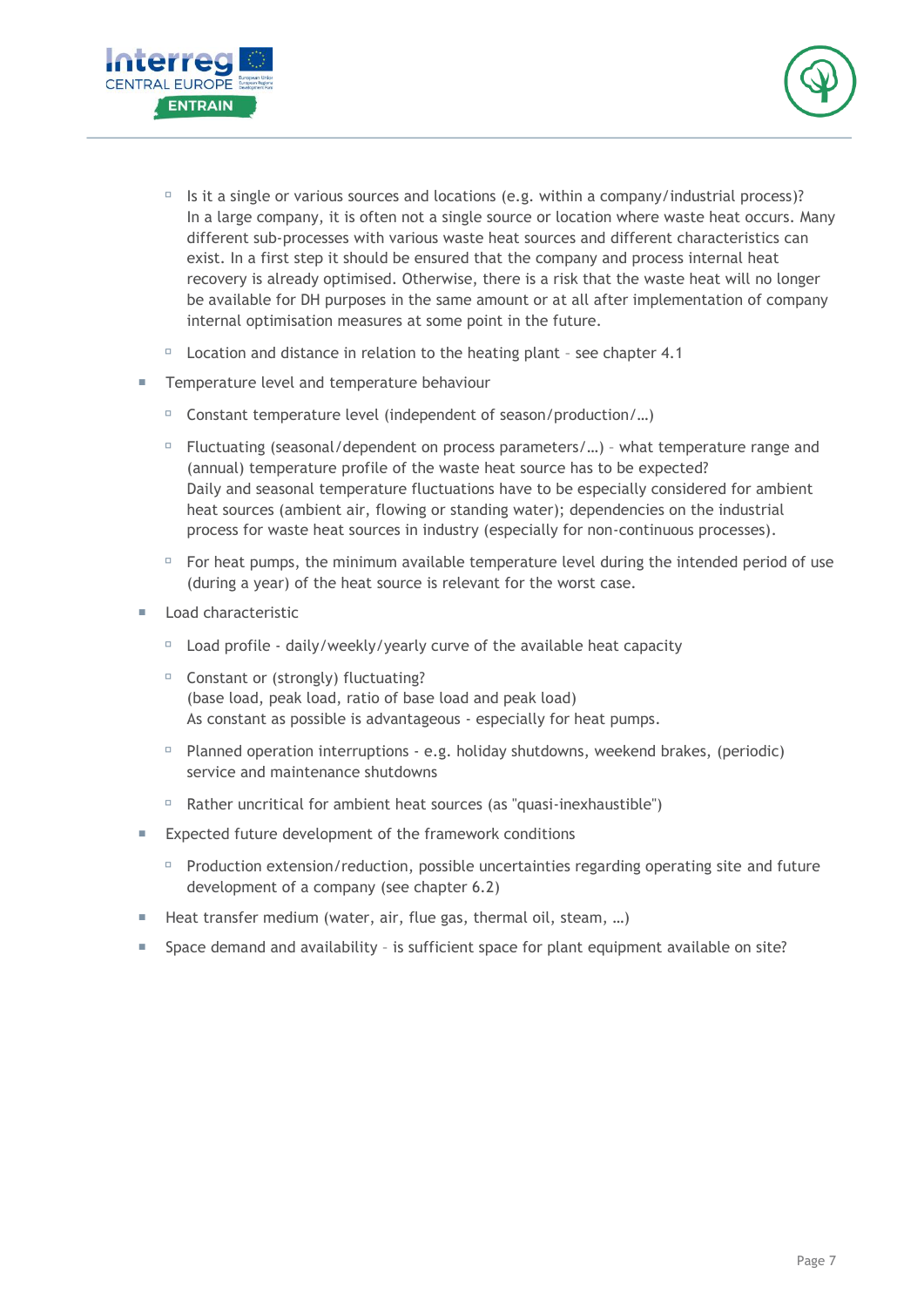



### <span id="page-8-0"></span>**4. Technical issues**

### <span id="page-8-1"></span>**4.1. General technical issues**

General technical issues to be considered regarding waste heat utilisation for DH relate primarily to temperature level issues in combination with the question how to integrate the waste heat source (possibly heat pump needed) into the DH system. The following technical parameters and framework conditions are of major relevance:

- Supply and return temperature levels of the heating grid; DH system temperatures are relevant for the hydraulic integration options of the waste heat recovery (heat pump)
- **Location of the waste heat source and distance to the location of the DH plant/network**
- **EXEC** Central integration; single location of the waste heat source with the option to integrate the heat supply either directly in the heating plant (possibly via a new/separate pipeline) or at a single feed-in point in the existing DH network
- De-central integration distributed waste heat sources; e.g. at certain heat consumers (prosumers – see annex "FLEXIBLE DISTRICT HEATING SOLUTIONS – INTEGRATION AND INTERACTION OF VARIOUS TECHNOLOGIES") / at own location(s)
- Temperature level and characteristic of the waste heat source (see chapter [3\)](#page-6-0)

#### <span id="page-8-2"></span>**4.2. Waste heat utilisation integration**

For the integration of waste heat utilisation into DH systems some interlinked questions need to be solved. In a first step it has to be evaluated if the waste heat source is suitable for direct utilisation without a heat pump. Usually this is possible with a minimum temperature level of the heat source of about 70°C (see chapter [2.2\)](#page-3-0). However, this cannot be answered separately from the question of the intended hydraulic integration into the DH system.

Depending on how the heat source is integrated into the network, additional pumps may be necessary for its utilisation. This raises the question of who is responsible for the operation of these pumps and who bears the costs. In addition, the type of integration may possibly have an impact on the efficiency of the existing system which has to be considered (e.g. reduced efficiency of the existing heat generators when the return temperature is raised, increased network losses). Further information regarding basic options for the hydraulic integration of de-centralised waste heat sources (for direct utilisation) is given in [5].

#### <span id="page-8-3"></span>**4.3. Heat pump integration**

If a direct utilisation due to a too low temperature level of the heat source is not possible, heat pumps can be used (see chapter [2.2\)](#page-3-0). The following points are relevant regarding the (hydraulic) integration of heat pumps into DH systems:

- **Temperature requirements of the heat source especially freeze protection has to be** considered for the evaporator heat exchangers of air source heat pumps or in case pure water is used as heat transfer medium for the utilisation of the heat source.
- Possibly necessary separation of the heat source and the heat pump circuit with an intermediate heat exchanger to protect the heat exchanger of the heat pump from contamination and increased maintenance effort. Consider related negative effects on the efficiency of the heat pump due to the increased temperature difference to be overcome. [6]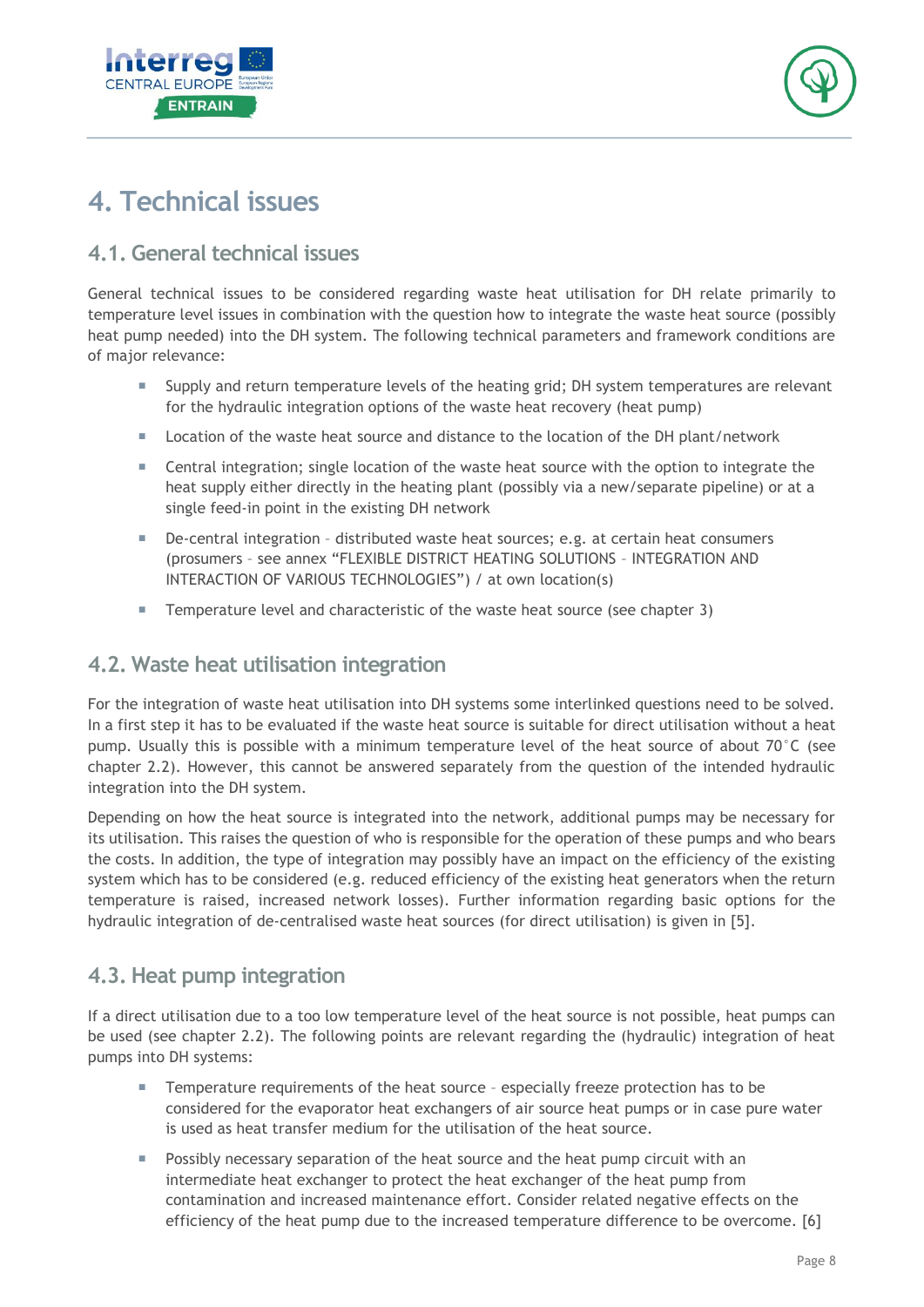



- Interaction of the heat pump(s) with the other existing heat producers (regarding hydraulic integration and control strategy)
- **Temperature requirements at the heating side of the heat pump according to the intended** hydraulic integration of the heat pump – this has a great influence on the achievable efficiency of the heat pump depending on the required temperature level.
- Hydraulic integration of the heat pump see [6] and chapter 8.3 in [7] for further information; basic options are:
	- $\Box$  in parallel to other heat generators (heat pump feeds in at supply temperature level)
	- $\Box$  in the return flow (increase of the return flow temperature)
	- $\Box$  special hydraulic circuits mainly with absorption heat pumps (e.g. applied for flue gas condensation)
- **Permissible operating range (operating limits) of the compressor of compression heat pumps** according to the specifications of the compressor manufacturer (depending on the type of compressor and refrigerant used)

## <span id="page-9-0"></span>**5. Profitability**

Due to the extensive influencing factors, profitability calculations in the context of waste heat utilisation and heat pumps for DH systems are complex. Evaluation of the profitability should be carried out by experts with the appropriate know-how in a first step as part of a (pre-)feasibility study, taking into account the given framework conditions. In addition to reliable data regarding the technical issues involved (see chapter [0\)](#page-7-0) various economic parameters have to be specified and evaluated as input for profitability calculations.

The following important parameters have a significant influence on the profitability of waste heat utilisation (heat pumps) for DH:

- $\blacksquare$  Heat price (of the existing heat production plant)
- Calculated heat price for the utilisation of the alternative heat source or heat tariff. For economic viability this must be competitive to the heat price of the existing heat production.
- Investment costs (heat transport line, pumps, heat exchangers, heat pump, etc.)
- **Available subsidies**
- **Electricity price (that can be applied for waste heat utilisation/operation of heat pumps)** 
	- $E$  Electricity from the grid (electricity purchase)
	- $\Box$  Own electricity production (own consumption)
- **Heat pump efficiency annual COP according to the given operation conditions during a year** (see chapter [2.3\)](#page-4-0) and guaranteed annual COP by the heat pump manufacturer (is a possible COP degradation over time considered by the manufacturer for the guaranteed value?)
- Credits that are possible due to the avoidance of costs through the further utilisation of waste heat (e.g. avoidance of costs for cooling)

For the basic methodology of the profitability calculation, the series of guidelines VDI 2067 (*Economic efficiency of building installations*) may be used. Further information about the techno-economic evaluation of heat pumps (including data regarding estimated investment costs and emissions) can be found in [6].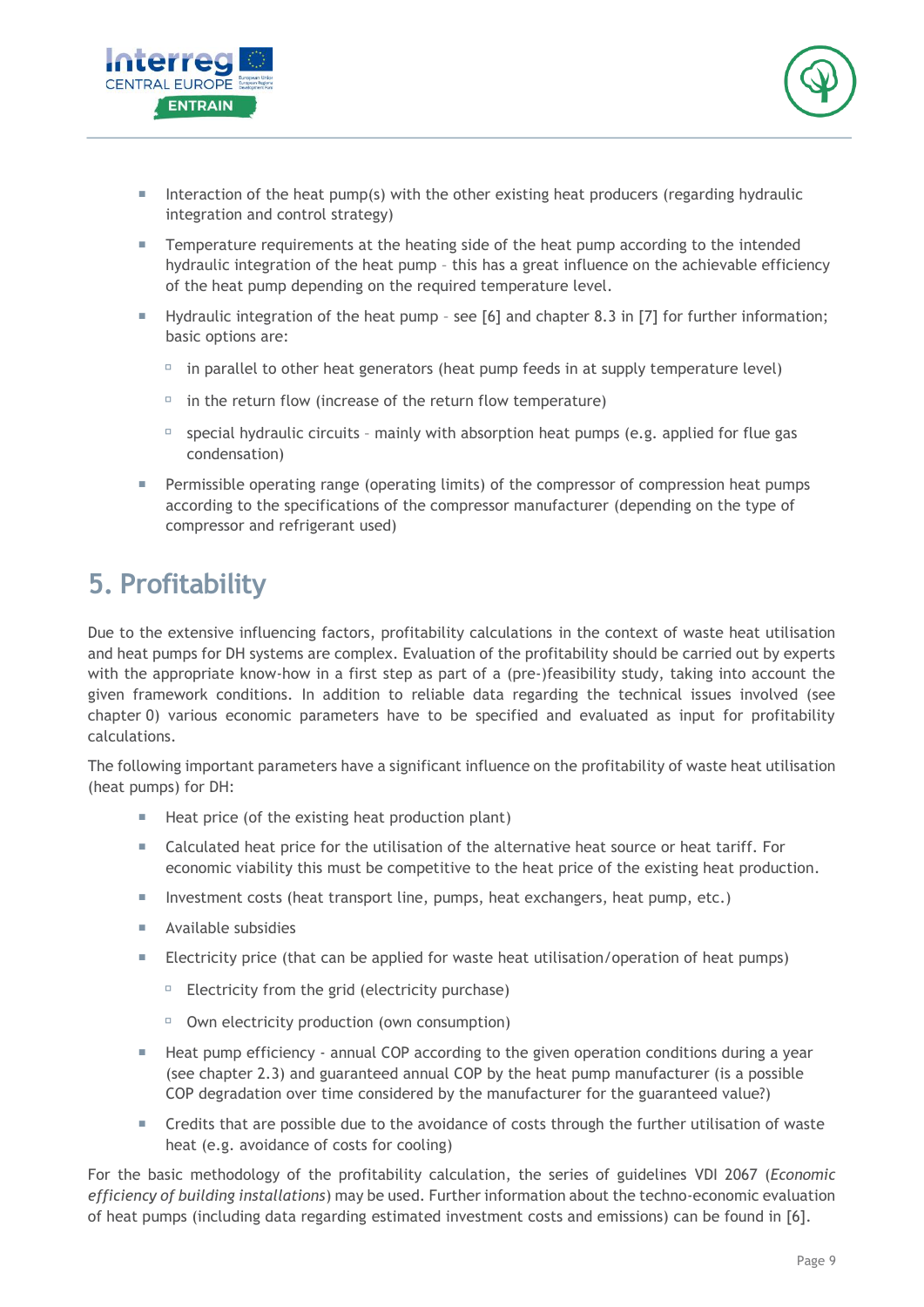



### <span id="page-10-0"></span>**6. Administrative issues**

Several administrative topics are affected in the context of waste heat utilisation for DH. Firstly, official permits can be necessary. Thereby it should be considered, that the effort for negotiations with authorities can be considerably increased. Similar to what is stated in [4] with regard to heat pumps this also applies in a generalised manner to waste heat recovery applications: *In general, it should be noted that due to the small number of projects, this technology is largely unknown to authorities and agencies, which can lead to more enquiries and possibly to longer processing times. (translated)*

A second topic is related to the utilisation of a waste heat source in private or company ownership. All relevant points (see chapter [6.1\)](#page-10-1) must be specified in a reliable heat supply contract between the DH plant operator and the party providing the waste heat source. This is particularly important with respect to heat supply safety (see also chapter [6.2\)](#page-11-0). Previous heat customers may also become heat suppliers in some cases.

Finally, the potentials for waste heat utilisation should also be considered for energy spatial planning. So far this is not taken into account to the necessary extent. Spatial planning is according to [7] *usually ignorant to available heat sources. Intelligent energy planning should avoid the emergence or continued existence of double infrastructures (e.g. DH and gas network at one site). These could also be DH preferential areas. For example, no holistic tools exist, which provide an overview of development areas and possible heat sources.*

#### <span id="page-10-1"></span>**6.1. General administrative issues**

The following general administrative issues may occur in the context of waste heat utilisation for DH:

- **The Official permits may be required depending on the type of heat source** 
	- $E.$ g. utilisation of residual heat from a waste water treatment plant: permission to cool the clear water from the competent authority with regard to minimum discharge temperature (species protection) needed
	- $\Box$  A permit may be required for the extraction of heat from the heat source (e.g. geothermal).
- **Available (local) subsidies** 
	- $E$  Eligibility requirements for subsidies
	- $\Box$  Consider timing of the funding process (application deadlines, timing of disbursement)
- Ownership and property boundaries which parts of the plant equipment are owned by
	- $D$ H plant operator
	- $\Box$  Company/private person providing the waste heat source and possibly related equipment consider operating (pumping) and maintenance costs
- Responsibilities who is responsible for what?
- Liability in case of accidents or lack of heat supply
- Guarantees regarding technical characteristics of the heat source and agreements on parameters to be observed (e.g. thermal capacity or monthly/annual heat delivery, temperature level)
- Heat tariff (heat price of the waste heat for the DH operator)